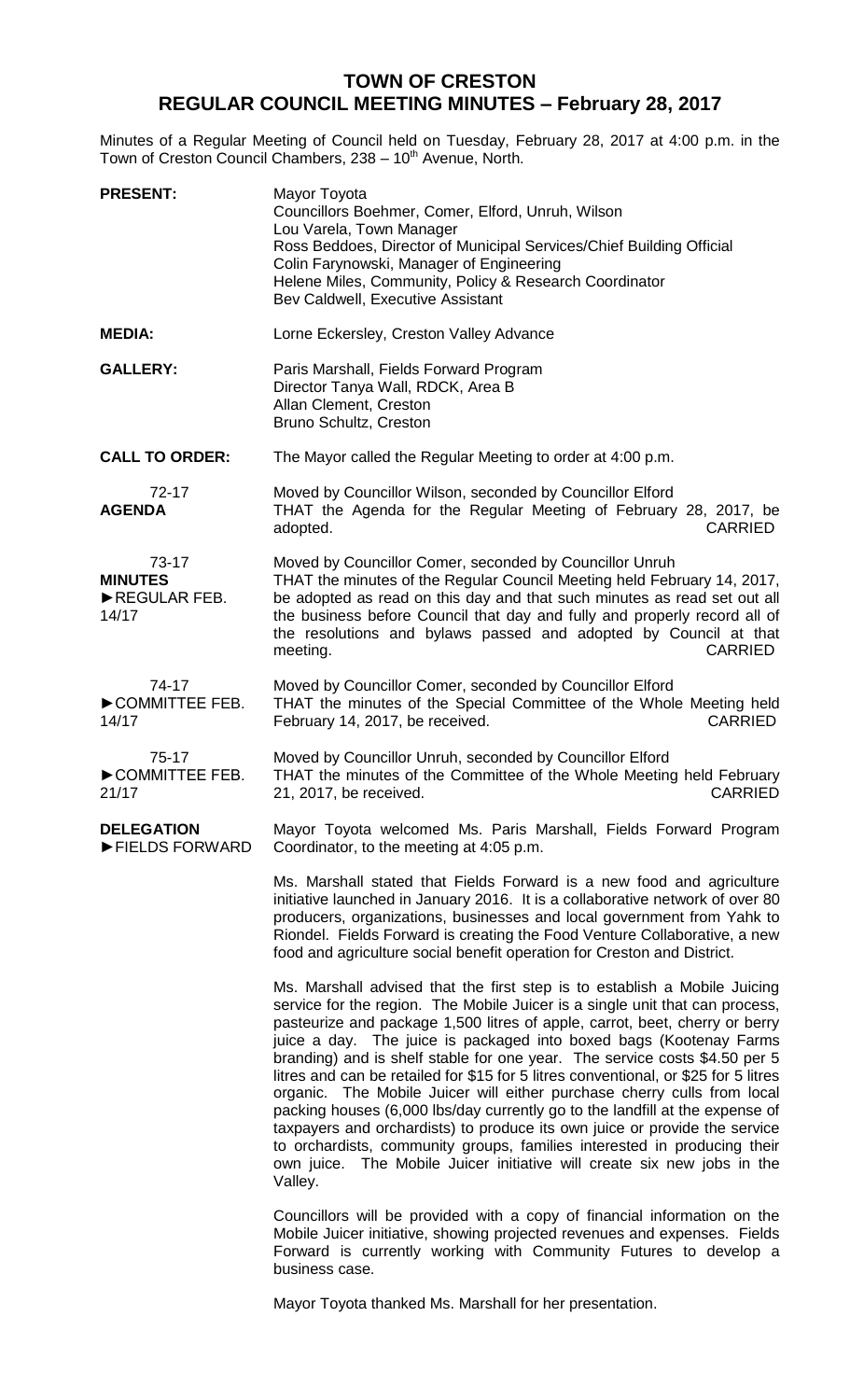| <b>COUNCIL</b><br><b>COMMITTEE</b><br>76-17<br>FEB. 21/17 MTG          | Moved by Councillor Elford, seconded by Councillor Unruh<br>THAT Council Committee Recommendations No. 1 to 6, from the February<br>21, 2017 Regular Committee of the Whole Meeting, be adopted as follows:<br><b>RECOMMENDATION NO. 1:</b>                                                                                                                                                                                                                                                                                                                                                                                                                                                                                                                                                                                        |
|------------------------------------------------------------------------|------------------------------------------------------------------------------------------------------------------------------------------------------------------------------------------------------------------------------------------------------------------------------------------------------------------------------------------------------------------------------------------------------------------------------------------------------------------------------------------------------------------------------------------------------------------------------------------------------------------------------------------------------------------------------------------------------------------------------------------------------------------------------------------------------------------------------------|
| <b>RECOMMENDATIONS</b><br>LTR OF SUPPORT<br>(VALLEY COMM.<br>SERVICES) | THAT Ltr #91 from Valley Community Services, requesting a letter of<br>support for a grant application, be received; AND FURTHER, THAT the<br>Mayor is authorized to write a letter of support for the grant application to<br>be submitted by Valley Community Services, under the United Way<br>Seniors Active Aging Grant Program, for the Therapeutic Activation<br>Program for Seniors (TAPS).                                                                                                                                                                                                                                                                                                                                                                                                                                |
| RIDESHARE                                                              | <b>RECOMMENDATION NO. 2:</b><br>THAT Ltr #85 from Kootenay Rideshare, regarding sponsorship of the<br>Kootenay Rideshare Program, be referred to the February 28, 2017<br>Regular Council Meeting, pending further information being available with<br>respect to the Program, how the Program affects local transportation<br>business and insurance coverage for users.                                                                                                                                                                                                                                                                                                                                                                                                                                                          |
| ▶ OCP DRAFT<br><b>IMPLEMENTATION</b>                                   | <b>RECOMMENDATION NO. 3:</b><br>THAT Ltr #90 from the Director of Municipal Services, regarding the<br>Implementation Section of the draft Official Community Plan for the Town<br>of Creston, be received.                                                                                                                                                                                                                                                                                                                                                                                                                                                                                                                                                                                                                        |
| LTR OF SUPPORT<br>RE LKB GRANT APP.                                    | <b>RECOMMENDATION NO. 4:</b><br>THAT Ltr #93 from the Lower Kootenay Band, requesting a letter of<br>support of its grant application to Western Diversification, be received;<br>AND FURTHER, THAT the Mayor is authorized to write a letter in support<br>of the Lower Kootenay Band's application to Western Diversification, for<br>funding to support an Indigenous Economic Growth Proposal.                                                                                                                                                                                                                                                                                                                                                                                                                                 |
| OUTDOOR SMOKE-<br><b>FREE PLACES</b>                                   | <b>RECOMMENDATION NO. 5:</b><br>THAT Ltr #94 from the Canadian Cancer Society, BC and Yukon Division,<br>regarding endorsement of provincial smoke and vape-free outdoor public<br>places legislation, be received; THAT the Canadian Cancer Society, BC<br>and Yukon Division be advised that Council endorses its recommendation<br>to the Province of British Columbia for the Province to expand the scope of<br>the Tobacco and Vapour Products Control Act to include bar and<br>restaurant patios, playgrounds, parks and beaches as smoke-free and<br>vape-free areas, with Ministry guidelines legislated for post-secondary<br>campuses; AND FURTHER, THAT Council Action List item No. 312-16<br>dated September 7, 2016 with respect to Ltr #537 from the Canadian<br>Cancer Society, be removed from the Action List. |
| DRAFT BUDGET<br><b>REVIEW</b>                                          | <b>RECOMMENDATION NO. 6:</b><br>THAT the verbal presentation by the Director of Finance and Corporate<br>Services, regarding a review of the draft 2017 Town of Creston Budget,<br>with respect to the overall budget, summary of Department presentations<br>and final cuts for projects, be received.<br><b>CARRIED</b>                                                                                                                                                                                                                                                                                                                                                                                                                                                                                                          |
| $77-17$<br>FIELDS FWD.<br><b>MOBILE JUICER</b><br><b>INITIATIVE</b>    | Moved by Councillor Boehmer, seconded by Councillor Wilson<br>THAT Ltr #804 from Fields Forward, regarding a Mobile Juicer initiative, be<br>received.<br><b>CARRIED</b>                                                                                                                                                                                                                                                                                                                                                                                                                                                                                                                                                                                                                                                           |
| 78-17<br>UBCM RE<br><b>MEMBERSHIP</b>                                  | Moved by Councillor Boehmer, seconded by Councillor Wilson<br>THAT Ltr #84 from the Union of BC Municipalities, regarding membership,<br>be received; AND FURTHER, THAT Council authorizes staff to process an<br>invoice for Town of Creston membership with the Union of BC<br>Municipalities for the year 2017, in the amount of \$3,370.04.<br><b>CARRIED</b>                                                                                                                                                                                                                                                                                                                                                                                                                                                                  |
| 79-17<br>RQST FUNDING RE<br><b>BLIND GOLF TOURN.</b>                   | Moved by Councillor Unruh, seconded by Councillor Wilson<br>THAT Ltr #99 from Darren Douma, requesting sponsorship of the 2017<br>ISPS HANDA Vision Cup, be received; AND FURTHER, THAT the Mayor<br>is authorized to submit a request to the Regional District of Central<br>Kootenay for \$1,000.00 from the Town of Creston's portion of Community<br>Development funding, for sponsorship of the 2017 ISPS HANDA Vision<br>Cup international blind golf event in Creston in July 2017; and that Mr.<br>Darren Douma be advised of same.<br><b>CARRIED</b>                                                                                                                                                                                                                                                                      |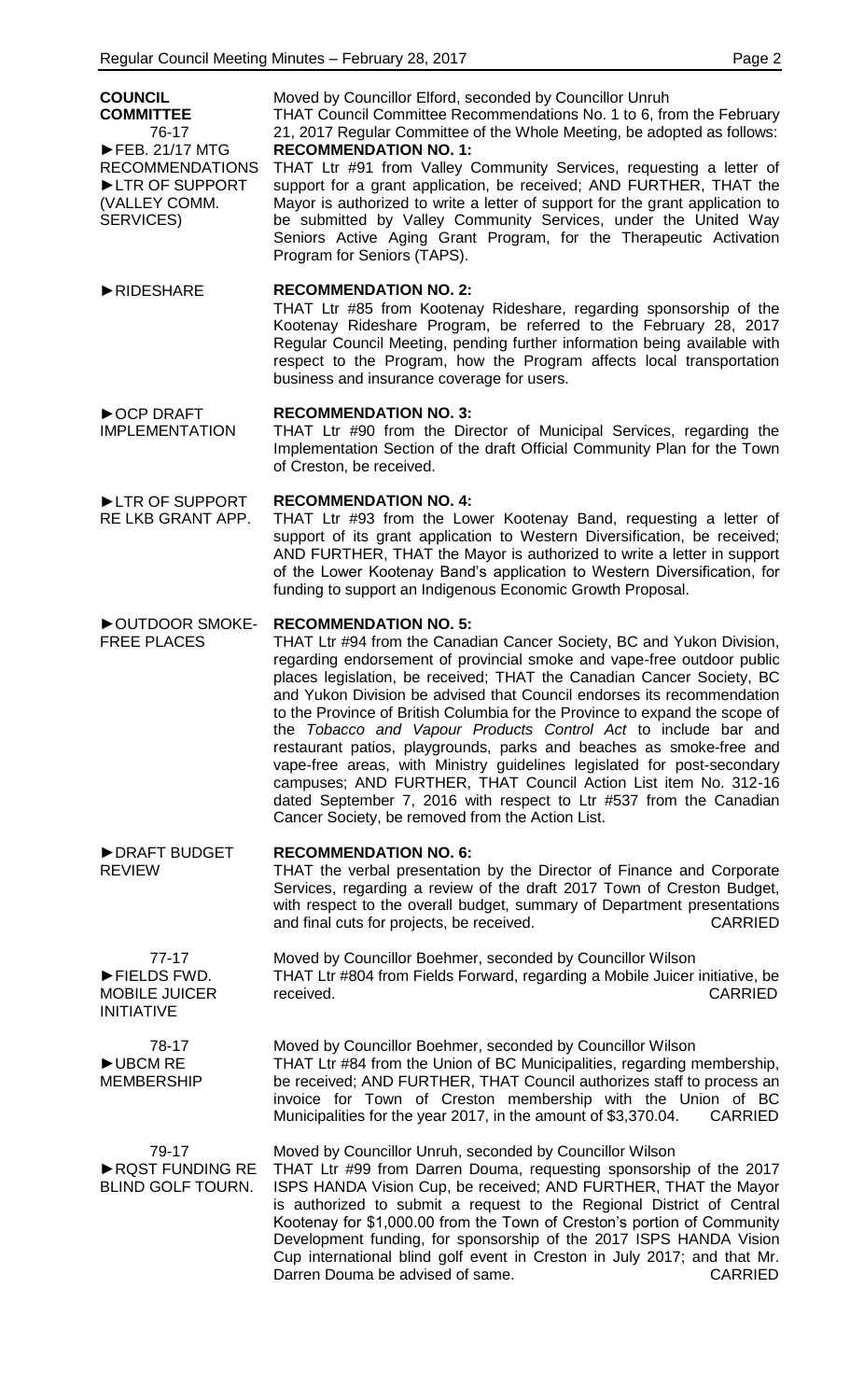80-17 ►CHAMBER OF **COMMERCE** MEMBERSHIP Moved by Councillor Comer, seconded by Councillor Unruh THAT Ltr #111 from the Creston Valley Chamber of Commerce, regarding membership for 2017; be referred to staff for a report back to Council on the benefits to a municipality to taking a membership with a Chamber of Commerce, and to also survey other municipalities as to what their practice is with respect to memberships with their local Chamber. CARRIED 81-17 ►LIQUOR PRIMARY LICENCE RE 1136 CANYON STREET Moved by Councillor Elford, seconded by Councillor Unruh THAT Ltr #108 from Tanya Wall and Ralph Casemore, regarding a Liquor Primary Licence application for 'Casey's Community House', be received; THAT Council supports in principle the application by Tanya Wall and Ralph Casemore for a Liquor Primary Licence for a new liquor establishment (Casey's Community House) to be located at 1136 Canyon Street, Creston, BC; THAT the proposed use of the property situated at 1136 Canyon Street, Creston, BC for a liquor establishment, is a permitted use under the Town of Creston Zoning Bylaw No. 1123, General Commercial C-1 zone; AND FURTHER, THAT the Liquor Control and Licensing Branch be advised that Council 'opts out' of the public process with respect to this application. The contraction of the CARRIED 82-17 ►KOOTENAY RIDESHARE Moved by Councillor Comer, seconded by Councillor Wilson THAT Ltr #85 from Kootenay Rideshare, regarding sponsorship, be received; AND FURTHER, THAT the Mayor is authorized to submit an application to the Regional District of Central Kootenay, for \$500.00 from the Town's portion of Community Development funding, to the West Kootenay Eco Society for 2017 Platinum sponsorship in the Kootenay Rideshare Program. CARRIED 83-17 ►UBCM SCHOLAR-SHIP RE TOWN MANAGER TRAINING Moved by Councillor Elford, seconded by Councillor Boehmer THAT Ltr #106 from the Executive Assistant, regarding support of a Scholarship application to the Union of BC Municipalities by the Town Manager, be received; AND FURTHER, THAT Council endorses an application to the Board of Examiners and Ministry of Community, Sport and Cultural Development by Lou Varela, the Town Manager, for financial assistance through the Union of BC Municipalities' Commemorative Scholarship Program and Jeff McKelvey Scholarship Program, with respect to attendance at a 2017 MATI – Leadership in Local Government Organizations, course. **CARRIED** 84-17 ►WALKING TOUR **BROCHURE** Moved by Councillor Comer, seconded by Councillor Wilson THAT Ltr #103 from Nancy Pridham, regarding the production of an updated Walking Tour Brochure for the Town of Creston, be received; AND FURTHER, THAT Council approves purchasing advertising from Ms. Nancy Pridham, in the amount of \$600.00, for the reproduction of an updated 'Walking Tour Brochure' for the Town of Creston in 2017. CARRIED **NEW BUSINESS** 85-17 ►RQST TO WAIVE PARK BOOKING FEE Moved by Councillor Boehmer, seconded by Councillor Unruh THAT Ltr #113 from Kristina Leidums, requesting waiver of a parking booking fee, be received; AND FURTHER, THAT Council declines the request from Ms. Kristina Leidums for the waiving of the park booking fee for Schikurski Park for March 20 to 24, 2017, as the Town of Creston is already providing in-kind support of her 'Creston Kids Outside' program through assistance by our Public Works and Fire Departments. CARRIED **REPORTS OF REPS.** ►CLR COMER Councillor Comer reported on her attendance at two Fields Forward meetings. ►CLR ELFORD Councillor Elford reported on his attendance at a Regional District of Central Kootenay Special Budget meeting and a Creston Valley Forest Corp. meeting.

- ►CLR UNRUH Councillor Unruh reported on her attendance at a Creston Valley Blossom Festival meeting.
- ►CLR WILSON Councillor Wilson reported on her attendance at a Creston Valley Blossom Festival meeting and an Arts Council meeting.